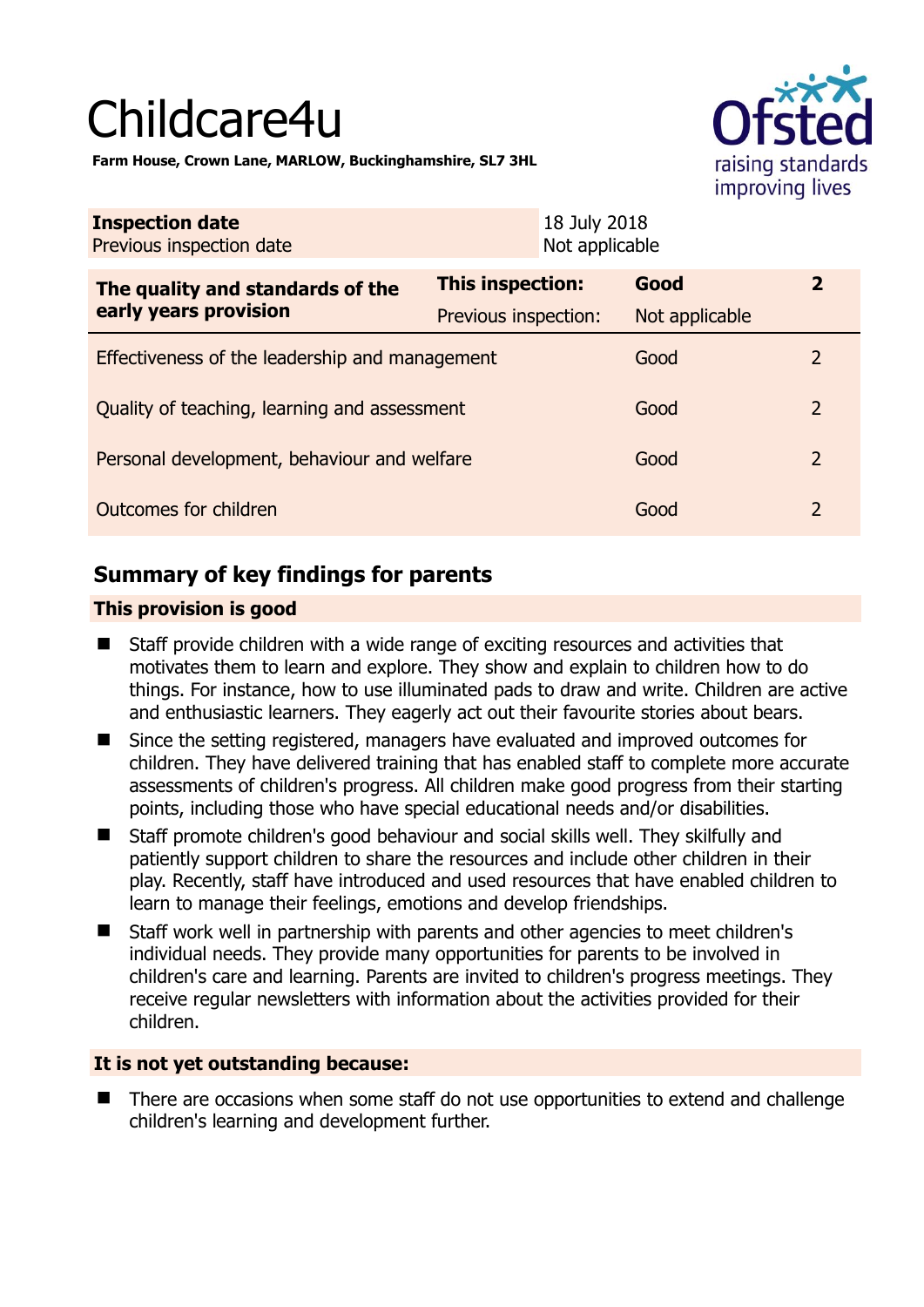# **What the setting needs to do to improve further**

### **To further improve the quality of the early years provision the provider should:**

■ enhance the already good teaching practice so that all staff confidently challenge and extend children's learning and development further.

#### **Inspection activities**

- The inspector completed joint observations with the care manager.
- The inspector discussed self-evaluation processes and talked with staff, children and parents.
- The inspector looked at a sample of documentation.
- The inspector observed children taking part in activities indoors and outdoors.

#### **Inspector**

Catherine Greenwood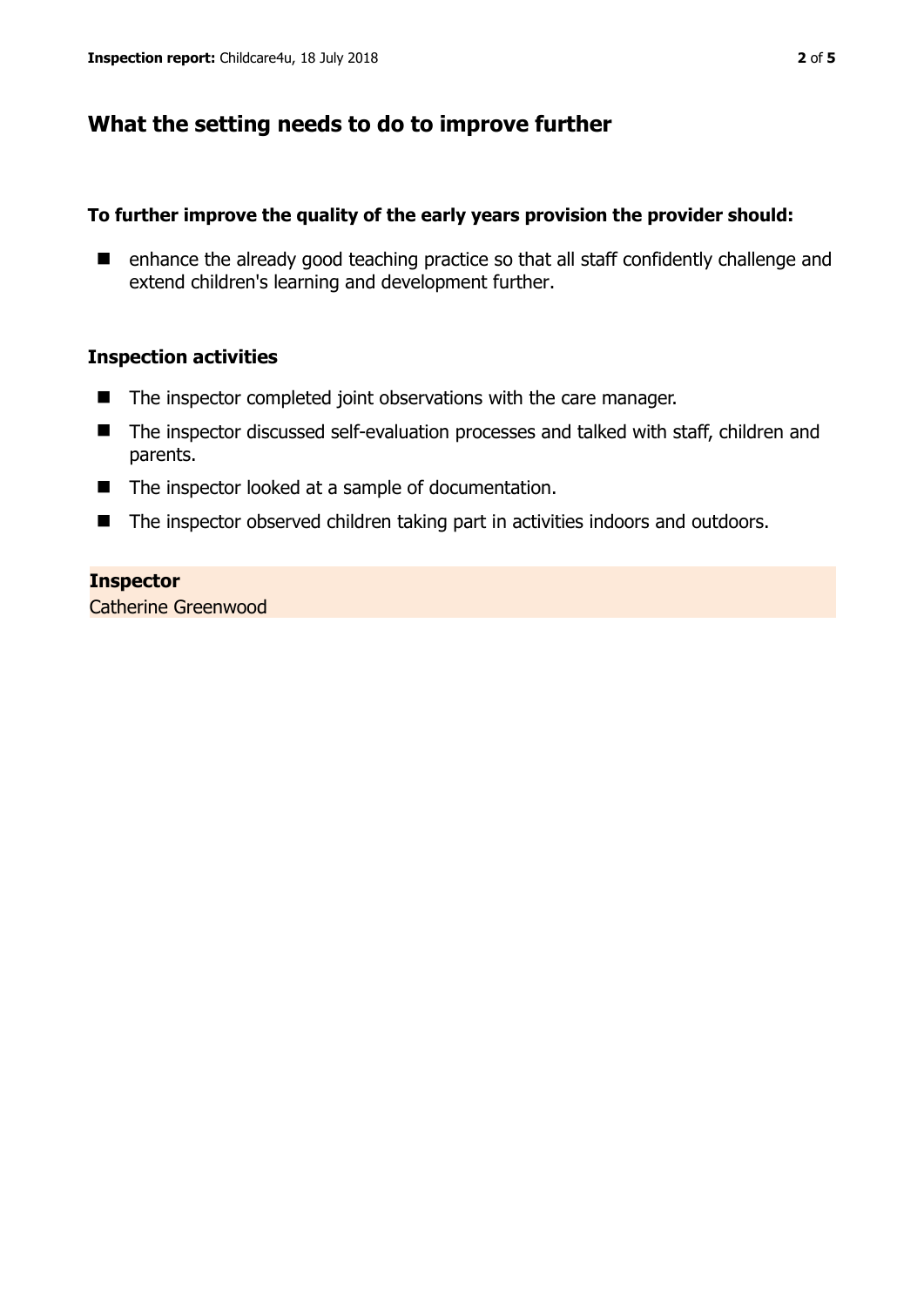## **Inspection findings**

#### **Effectiveness of the leadership and management is good**

Safeguarding is effective. The managers and the local authority regularly evaluate the quality of the provision. Each term, the nursery has a quality safeguarding assessment completed by childcare managers. All the statutory requirements of the early years foundation stage are met. Staff have a good knowledge and understanding of child protection procedures. They know what to do if they are concerned about a child's welfare and safety. The well-qualified staff team works together effectively to meet children's individual needs. Staff have regular supervisory sessions and are offered ongoing coaching and support from the managers. Staff support children to settle and feel secure as they progress through the nursery. The managers regularly check children's progress. They have identified gaps in children's mathematical development and plans have successfully been put in place to enable children to make progress in this area.

#### **Quality of teaching, learning and assessment is good**

Staff support the learning of those children who prefer to learn outdoors well. They encourage children to explore water, sand and paint. Children enjoy planting and growing sunflowers which they measure to see how much they have grown. Children frequently use their imaginations. For instance, they pretend to be pirates while building constructions using large wooden blocks. Staff encourage children to gain control of their movements. For instance, to put out their arms to develop balancing skills and to use brushes and water to make marks on brick walls. Staff give children time to use resources in different ways. Children use tape, string, fir cones and writing materials to make designs. Staff and the nursery chef teach children how to use resources during regular cooking activities.

#### **Personal development, behaviour and welfare are good**

Staff are well deployed to meet children's individual needs. They have a caring approach and often give children cuddles and reassurance. Staff provide children with positive role models. They quickly notice and respond to changes in children's emotions. The baby room has recently been refurbished. Staff have made a wide range of natural resources accessible and support the babies to choose and use them in different ways. Children are provided with nutritious homemade meals and snacks. Children help themselves to drinking water and babies' bottles are prepared when needed. Staff follow appropriate accident and medication procedures. They explain to children how to stay safe. For instance, the reason for putting on sun cream and wearing shoes outdoors.

#### **Outcomes for children are good**

Children develop the skills they need for starting school. They confidently choose what they want to play with. They thoroughly enjoy mixing mud and water in an outdoor play kitchen and making pictures using glue and glitter. Older children develop good independence and self-care skills. Younger children develop great physical agility. They concentrate and keep on trying while carefully walking down raised planks of wood.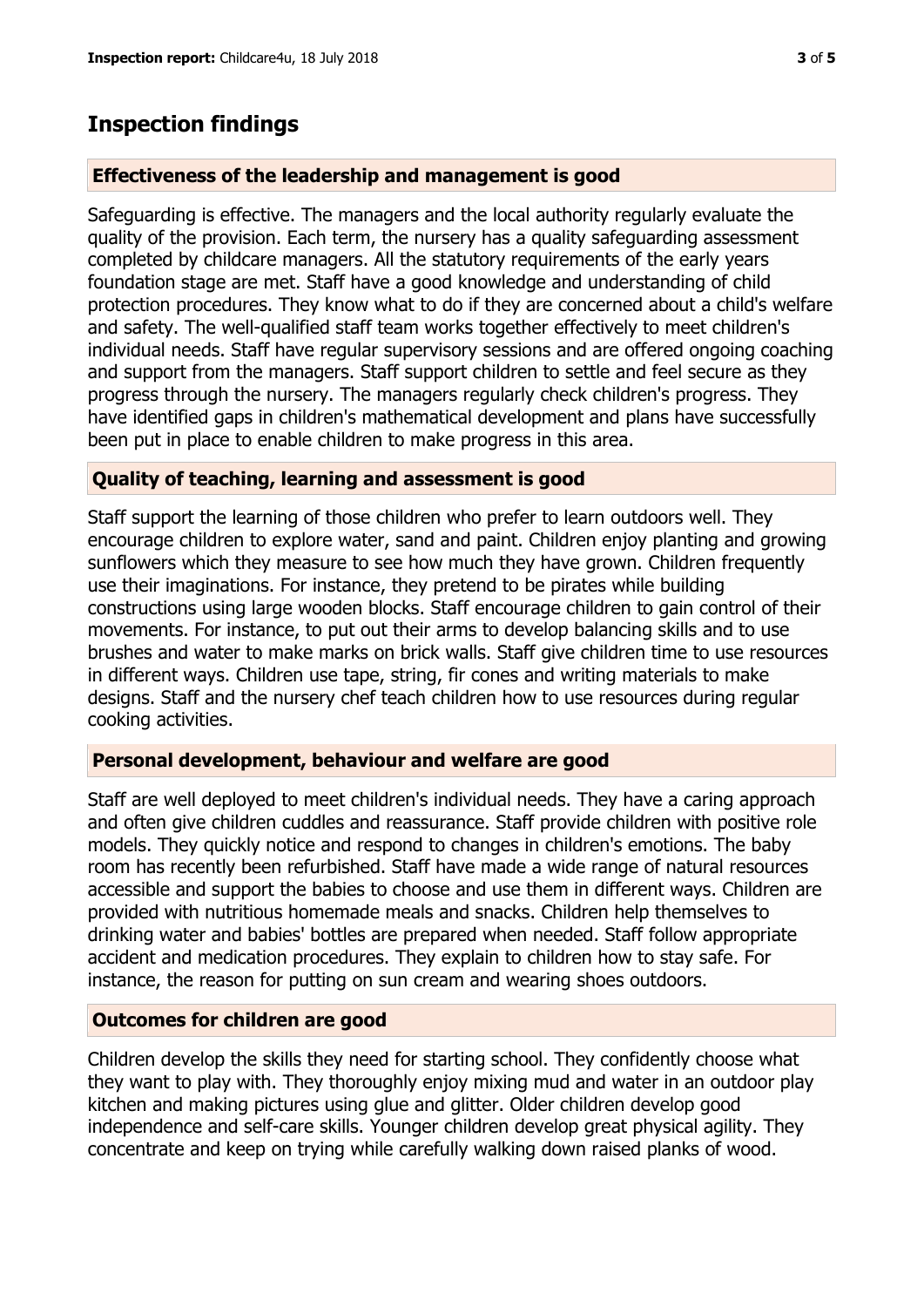# **Setting details**

| Unique reference number                             | EY544906                                               |  |
|-----------------------------------------------------|--------------------------------------------------------|--|
| <b>Local authority</b>                              | Buckinghamshire                                        |  |
| <b>Inspection number</b>                            | 1141307                                                |  |
| <b>Type of provision</b>                            | Full-time provision                                    |  |
| Day care type                                       | Childcare - Non-Domestic                               |  |
| <b>Registers</b>                                    | Early Years Register, Compulsory Childcare<br>Register |  |
| Age range of children                               | $0 - 4$                                                |  |
| <b>Total number of places</b>                       | 63                                                     |  |
| Number of children on roll                          | 79                                                     |  |
| Name of registered person                           | <b>ICP Nurseries Limited</b>                           |  |
| <b>Registered person unique</b><br>reference number | RP538317                                               |  |
| Date of previous inspection                         | Not applicable                                         |  |
| <b>Telephone number</b>                             | 01628485170                                            |  |

Childcare4u registered in 2017. The nursery employs 17 members of childcare staff. Of these, one member of staff holds an appropriate childcare qualification at level 6, one holds level 5, two hold level 4, nine hold level 3 and one holds level 2. The nursery opens from Monday to Friday for 51 weeks of the year. Sessions are from 7.30am until 6.30pm. The nursery provides funded early education for two-, three- and four-year-old children.

This inspection was carried out by Ofsted under sections 49 and 50 of the Childcare Act 2006 on the quality and standards of provision that is registered on the Early Years Register. The registered person must ensure that this provision complies with the statutory framework for children's learning, development and care, known as the early years foundation stage.

Any complaints about the inspection or the report should be made following the procedures set out in the guidance 'Complaints procedure: raising concerns and making complaints about Ofsted', which is available from Ofsted's website: www.gov.uk/government/organisations/ofsted. If you would like Ofsted to send you a copy of the guidance, please telephone 0300 123 4234, or email enquiries@ofsted.gov.uk.